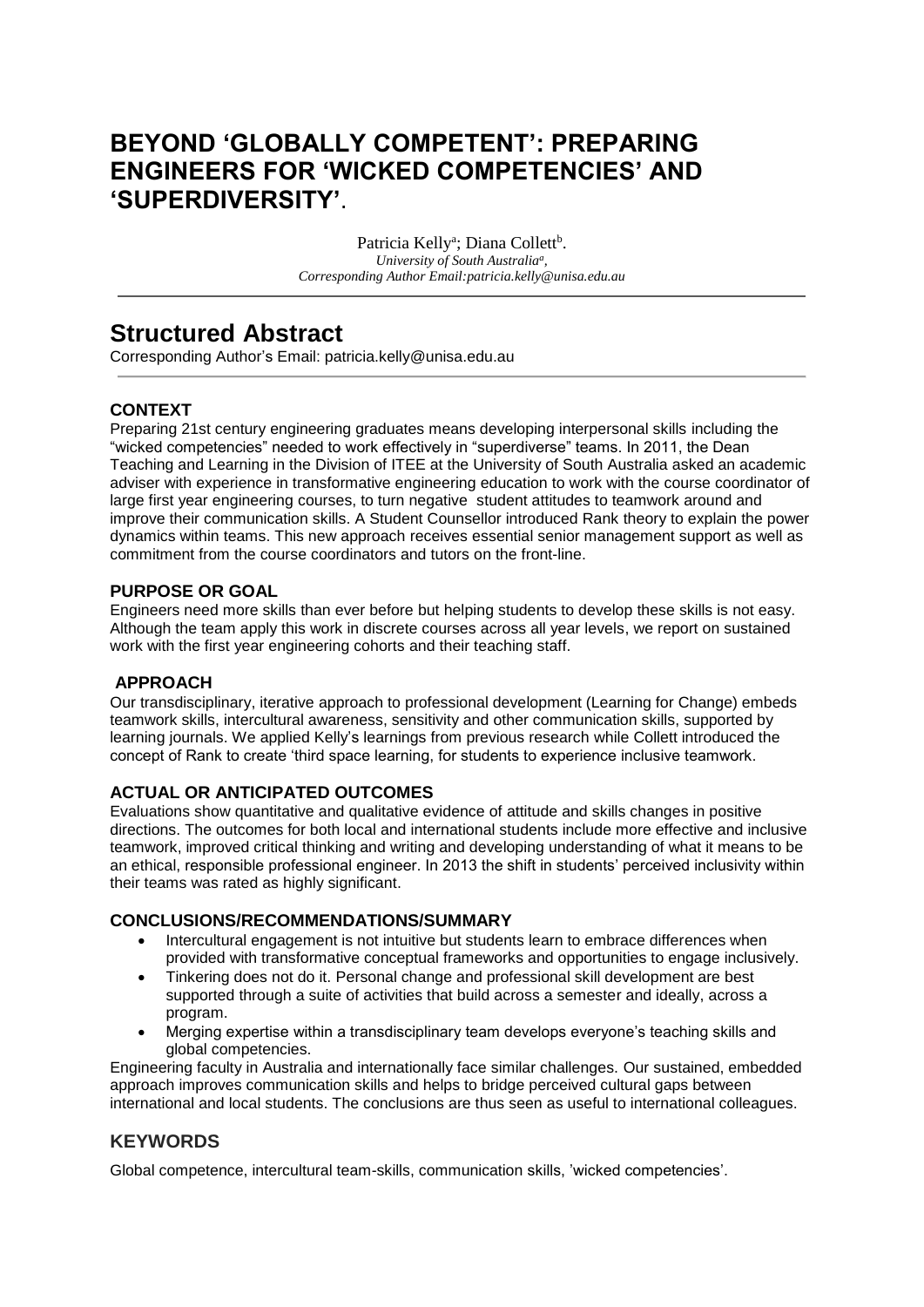# **Introduction**

*Industry civil engineers report it takes 3 years on a building site before university graduates of engineering... learn skills to interact and empathise. They lack employability skills when they start" (Goodwin, McDonald, Perkins et al., 2012, p.7)*

Undergraduate engineering educators, in Australia and internationally, are required to help develop the complex interpersonal competencies 21<sup>st</sup> century engineering graduates need to meet the 'perfect storm' of global challenges ahead (Beddington, in Jowitt, 2010, p.6). These include the expanded "wicked competencies" to work effectively in "superdiverse" teams and societies (Cousin, 2012) as well as shifting students' mindsets to integrate ethics, sustainability and systems thinking into their professional practice. This paper offers one approach to what it takes, both in the classroom and beyond, to build 'wicked competencies', reporting on four years of sustained work with large, diverse first year engineering cohorts and associated teaching staff. We are extending into later years in three Schools, Civil, Mechanical and IT, with positive feedback and have used our approach successfully with diverse post-graduate international teams at the International Space University Summer School in Montreal, Canada, 2014.

The need to improve engineering students' communication skills and the associated challenges, has been documented since at least the 1970s (McCulley & Soper, 1986; Selfe & Arbabi, 1986). Students need interpersonal skills that are both effective and interculturally relevant. Given that India and China, graduating hundreds of thousands of engineers per year, are finding "unemployability a bigger problem than unemployment" (Nair, 2012), the conclusions are seen as useful to transnational education and to international colleagues facing similar challenges (Wu, 2013). Growing levels of cultural diversity make labelling or generalising on the grounds of ethnicity increasingly unhelpful (Cousin, 2012). Our transdisciplinary team (course coordinators, support staff) has developed an iterative approach to professional development *Learning for Change* (LFC) which works progressively to embed teamwork skills, intercultural awareness, sensitivity and allied oral and written communication skills. Graham (2012, p.3) notes that innovative programs tend to vanish or revert to previous approaches if a 'lone champion' moves on or gives up the struggle. In line with her advice for successful engineering curriculum change, this team is fortunate in having essential supports: senior management commitment and encouragement, collaborative course coordinators and tutors, as well as the contemporary theories that underpin our teaching methods. Many of the concepts and strategies are new to both students and teaching staff, who also develop their competencies as inclusive educators for professional communication skills.

The LFC approach began in 2011 in response to concern about first year engineering students' antagonism to teamwork and their poor communication skills. The Dean of Teaching and Learning in the Division of ITEE at the University of South Australia (UniSA) asked Kelly, an academic adviser with experience in transformative engineering education, to work with the course coordinator of several large first year engineering courses, to turn this situation around. Collett, a student counsellor, contributed experience in inclusive teamwork by introducing the concept of Rank to explain power dynamics within communication. Effectively, the team is promoting a new vision of what it means to be an engineer in a global environment. The LFC approach builds student competencies incrementally, recognising that successful learning (particularly for minority or vulnerable students) comes through embedding a "*continuum* of interventions rather than discrete interventions" (Gandara, 2010, np).

Embedding transformational learning approaches requires planning to give students time and opportunity to 'productively struggle' with the threshold concepts that promote sustained personal change (Shulman, 2014). Greater input is needed early, when students first learn academic expectations and engineering culture. A first semester course, Sustainable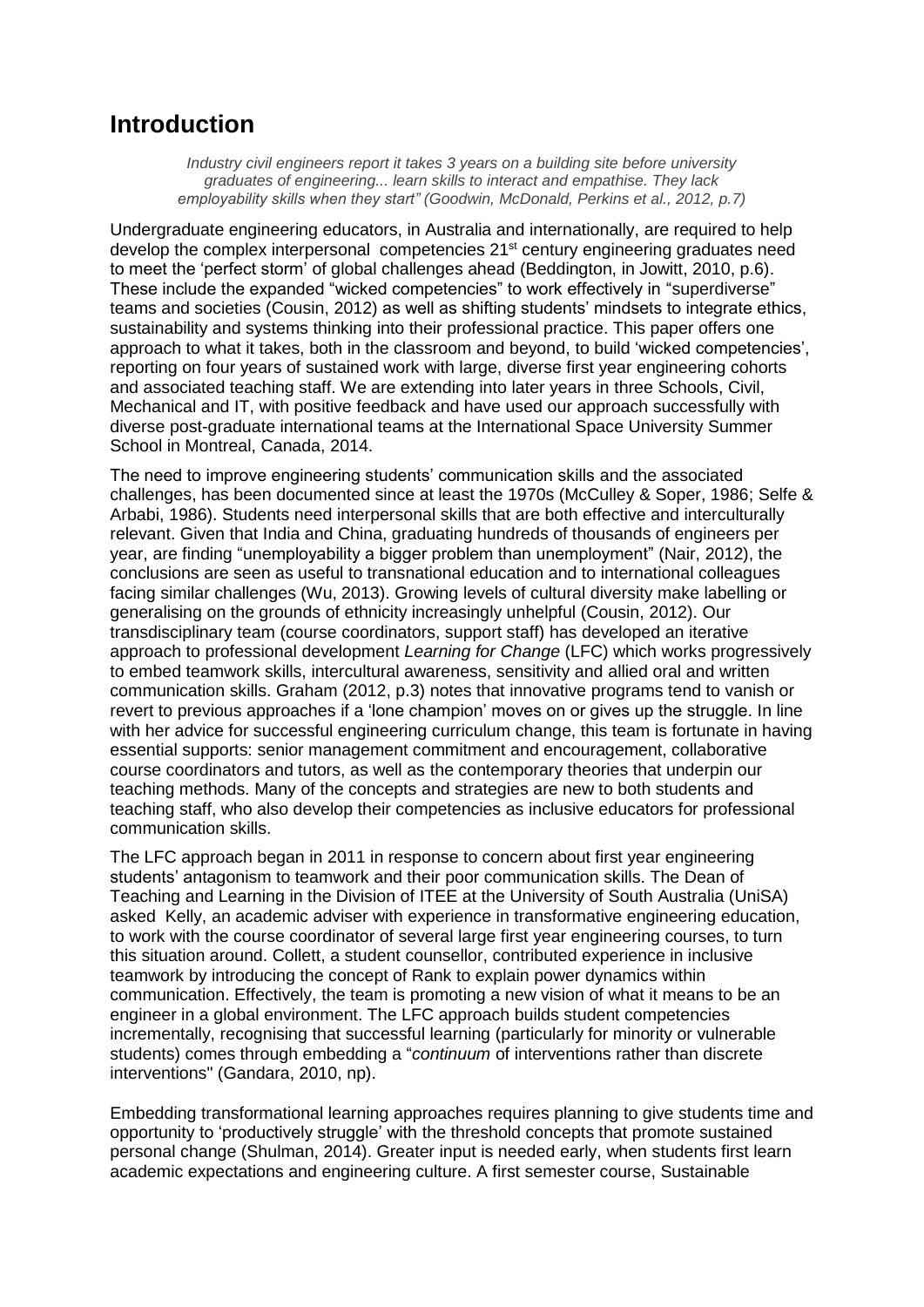Engineering Practice (SEP), foregrounds Indigenous culture through a culture forum, guided by Indigenous tutors and integrated into content and assessment, including Learning Journals. Students develop and apply their understandings through an Engineers Without Borders project, set in a developing country. The activities and process support students to move beyond their comfort zones and make the relevant changes in attitudes and behaviours to become inclusive professional communicators. The following key terms and concepts underpin the *LFC* approach: competencies, transdisciplinary, iterative, transformative, Rank and inclusive communication. We explain these and then explore how we integrate them and evaluate their effectiveness in practice, before summarising lessons learnt.

## **Key terms and concepts**

We accept competencies as "an interplay of knowledge capacities and skill, motives and affective dispositions" (Reickmann, 2012, p.129). Knight uses 'wicked competencies" to spell out the complexity of 21<sup>st</sup> century communication and group work. He urges professional practice programs to assess "developing supportive relationships; emotional intelligence; group work; listening and assimilating; oral communication; professional subject knowledge; relating to clients; self-management (confidence and effectiveness) and; taking it onwards…" (2007, in Crisp, 2012, p. 34). These all involve 'empathy,' identified by transnational focus groups as crucial to effective communication (Walther, Kelham, Sochacka et al., 2011, p.730).

Our teaching team is developing a transdisciplinary response, growing "between, across and beyond any one discipline" (Ramadier, 2004, p.400). This complements Sheppard, Macatangay et al.'s (2008, p.8) iterative or 'spiral' approach to revising engineering education, in which all components of an integrated curriculum are "revisited at increasing levels of sophistication and interconnection" with professional practice providing the "spine". We lay the foundations for such a process but its sustainability depends on it being reinforced and "carefully interlinked with existing courses" (Graham, 2012, p.65). We built on Kelly's research into what engineering students find difficult about change and communication, as well as how to support transformative learning (Mezirow, 2000). This theory underpins change because it involves reflecting and "…reassessing the presuppositions on which our beliefs are based and then acting" on the insights arising from this process (Mezirow, 1990, p.18). For students, this often entails not just learning but 'unlearning,' as they correct distorted assumptions about culture, ethics and sustainability.

Power is a critical aspect of our daily interactions and relationships (Diamond, 1996). Knowing how we express our personal power, or 'Rank', and how this affects others, prepares us for building relationships. Collett introduced the concept of Rank, "a conscious or unconscious, social or personal ability or power…" (Mindell, 1992 p.43) from Process Oriented Psychology, to explore the behaviours and attitudes associated with both high and low rank (Camastral, 2000). This gives students a framework and language for analysing their own interactions and acts as a catalyst for enhancing intercultural engagement. It is not tinkering, or shallow cultural work based on 'dealing with' or 'managing' differences, but "Third Space" learning" (Bhabha, 1994). Third Spaces are intercultural spaces in which students can struggle with difficult and challenging cultural discontinuities, question meanings and co-create new understandings. This work motivates engagement, but students also need time to practise new professional, oral and written conventions for effective intercultural interactions. Having established the context, the next section details the key curriculum elements we have used to create active learning spaces for practice.

### **Learning for Change: creating active spaces**

We create active spaces that enable students to engage with differences through four common curriculum elements, scaffolded or guided to suit each context and level: 1)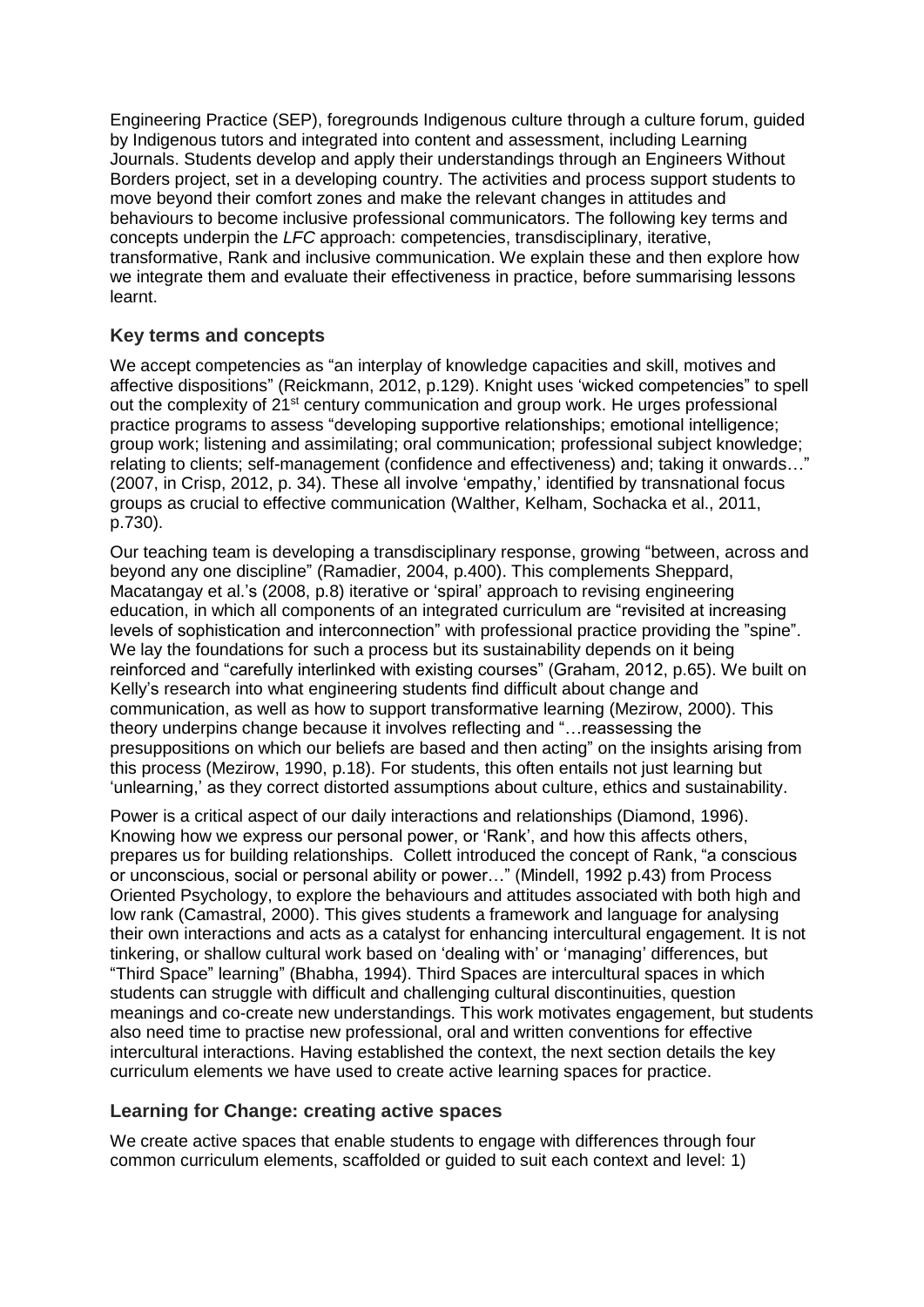Creating a safe environment, 2) Building intercultural capacity, 3) Providing appropriate resources and 4) Providing Feedback and Feed-forward.

*1) Creating a safe environment:* Theory, content and expertise combine in the "Teamwork Foundations" tutorial, with structured opportunities for team members to share strengths, concerns, goals and hopes. We must include students with no previous teambuilding experience since as many as 45% of students in a later course self-identified in this category, through alternative entry, recognition of prior learning or as transnational students. A common staff assumption is that students will know each other after one Ice-breaker. They don't. Ice-breakers are essential, but we quickly move into Focused Group Discussions, with a template to help them begin, e.g. (1st year, 1st semester) "*Choose a spokesperson/scribe who will present for you. Then share information under the following headings: Your preferred name, education and work background; your aims and concerns in studying this course; Something interesting about you; One strength you bring; The engineering field you hope to enter. Spokesperson presents to tutorial (I minute).* Focused discussions evolve to reflect course aims and student maturity, but all retain a common aspect in which a volunteer spokesperson summarises and presents the group. Presenting has many benefits. It makes students visible and valued, establishing a collective culture that incorporates all members and it takes the fear out of presenting from day one. Students hear and receive positive feedback, which lays the foundations for all students to develop confidence and presentation skills.

Having established an environment which encourages and supports participation, and with increased familiarity between the students, we move to a *Negative Brainstorm* activity, using humour to identify behaviours and attitudes which can impact badly on groups, allowing students to identify how they impact on others, but without identifying anyone. This makes overt what are often hidden or 'taboo' issues. The critical aspect is the feedback and response to students' input, which requires skill, tact and practice to do well, particularly if any of the 'isms' emerge (sexism, ageism, racism, able-bodyism). We do not leave students with negatives but guide them to take responsibility for their own behaviours. We ask them to reflect on and complete a Personal Learning Agreement (PLA) template, stating five things they will do to help their teams succeed. They use these PLAs to negotiate a Collective Team Agreement (CTA) to guide their team work throughout the semester.

*2) Building intercultural capacity.* On this foundation, Collett introduces Rank, asking students to reflect on and discuss situations when they have had both high and low rank. Rank provides students with a common language for evaluating team performance. Those with more rank may be unaware of their impact on others, while those with less rank may feel marginalised and ignored. We further support group inclusiveness by incrementally introducing professional communication skills, building on prior knowledge. In 1st semester, 1st year, we provide a consensus decision making model before teams negotiate their CTA. In Engineering Design and Innovation (EDI, 2nd semester, 1st year) a focused discussion of leadership styles explores previous teamwork experiences, before teams create a CTA. A 2013 EDI tutor focus group reported students voluntarily asking to create new agreements for their second project. These Third Space activities help to bridge perceived social and cultural differences, develop responsibility and build confidence. Shifting attitudes toward cultural difference is sustained by exploring cultural identity and awareness in 1st year, culture, inclusive communication in 2nd year and culture in the workplace in subsequent years. Typical journal reflections include*:*

> *"Before my first tutorial I was unsure about communicating and working in teams with other students specially students that I never met before. The first tutorial came as a good influence as it encouraged me and gave me more confidence in meeting new students and working with them in teams" (Male, EAL, 1st yr, 1st sem. 2012).*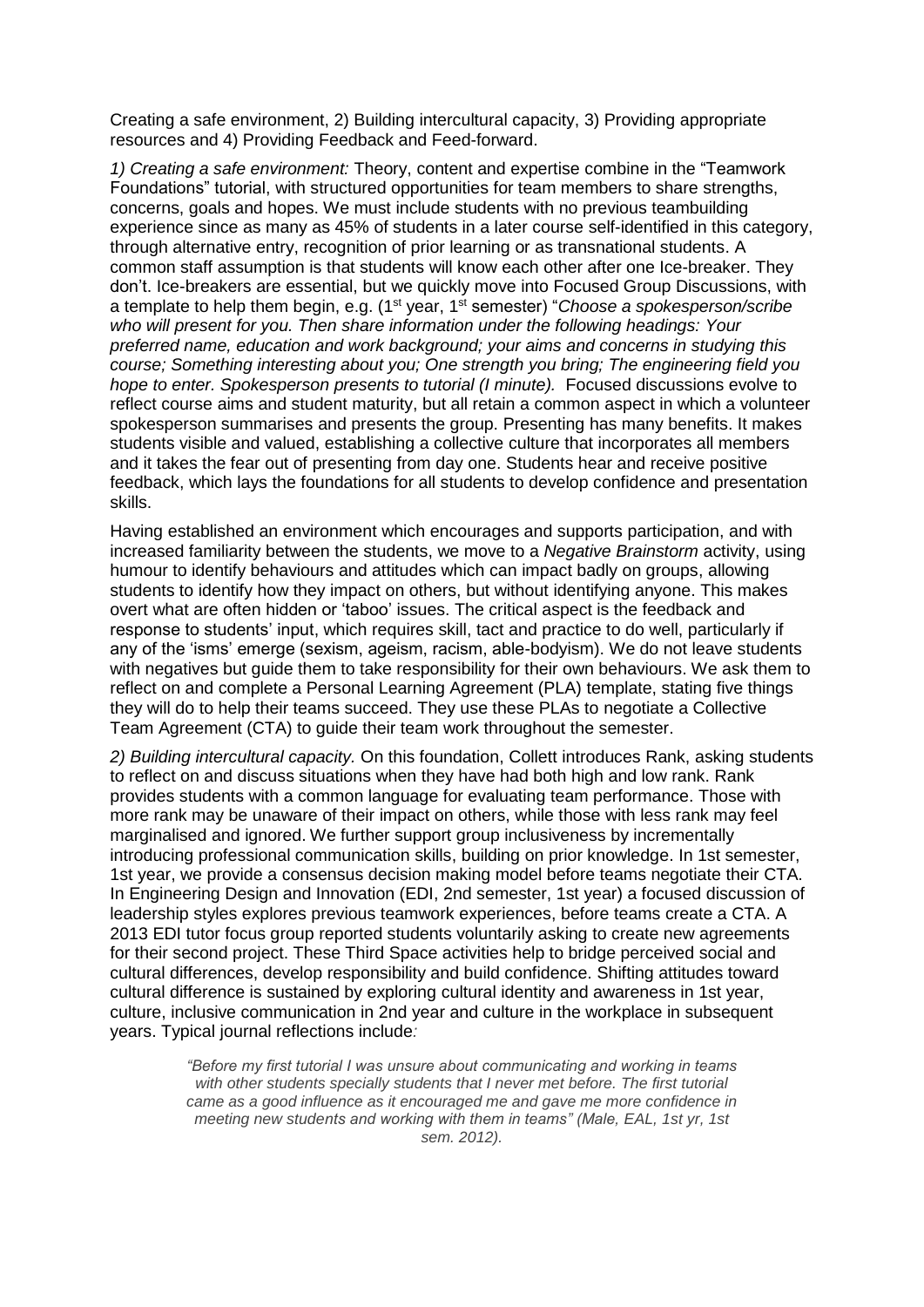*3) Providing appropriate resources:* Clear written aims and instructions are particularly useful for international students but there is an associated need for staff development.

> *…[I]f national priorities and community expectations around graduate employability are to be met, academic teaching staff must be properly prepared to identify, model and assess key attributes and skills in a curriculum specifically designed to ensure graduates achieve the 'required mix' of knowledge and skills (Oliver et al. 2011, p.7).*

Our tutors also come from varied cultural and educational traditions, so the student and tutor guides help them integrate and apply different approaches. Learning journals (5 x 250 words) develop students' written communication skills and reflection. Templates scaffold each entry with a topic focus and open-ended sentences to help them begin, while marking rubrics and formative feedback help students overcome writing fears and move towards critical reflection. Journal labels indicate growing professionalism, moving from Learning Journals (Sem. 1) to Development Journals (Sem. 2.) to Individual Portfolios ( $2<sup>nd</sup>$  year), for which the course coordinator encourages students to use video entries. We encourage students to collect all professional skills resources and writing across their programs in a PReP (Professional Resource Portfolio), as evidence for future employers and of their personal development.

*4) Feedback/ Feed-forward:* Minute evaluations (Angelo & Cross, 1993) are an effective early intervention. These anonymous worksheets seek pre and post responses to "Things I Have Learnt from today's lecture/tutorial …" and "One Unanswered question or comment I am leaving with is…". They benefit staff and students. Since they are informal, vulnerable teaching staff can identify any 'burning issues' early and try to address them. No-one else has to see the results, but the process can reassure staff (and students) that things aren't as bad as vocal student critics may claim. Teachers can also use them as evidence that they are working to improve their teaching and are responding to student needs. We refined this strategy, using reciprocal feedback to create 'feed-forward'. **All** collated evaluations and our responses to 'unanswered questions' were available online and in lectures, within a week. This takes time but saves more, because students receive answers they need and these answers can form the basis of a web-based Frequently Answered Questions. Many course coordinators also integrate the on-line peer assessment tool SPARK, with guidance provided on constructive feedback.

### **Outcomes**

We have used a range of evaluation strategies in a  $1<sup>st</sup>$  year  $1<sup>st</sup>$  semester course to assess the students' responses to change. We summarise the main findings below as *What students valued, Attitudinal change* and *Sustained change.*

*1) What students valued:* Data from pre and post Minute Evaluations is collected for each cohort. Week 3 feedback captures student responses to Tutorial 1 & 2 activities. Later comments respond to teamwork experiences throughout the project. The 2013 EDI Week 3 minute paper listed LFC concepts and activities and students (n=159) ticked those they found "new and useful". Table 1 shows that most students valued the dedicated time for meeting others and learning concepts that explain group dynamics.

| Table 1: New useful activities/concepts, EDI, 2013 |  |  |  |  |  |  |
|----------------------------------------------------|--|--|--|--|--|--|
|----------------------------------------------------|--|--|--|--|--|--|

| <b>Meeting Other Class Members</b>    | 89% | <b>Consensus Decision Making</b> | 70% |  |
|---------------------------------------|-----|----------------------------------|-----|--|
| Rank and communication                | 87% | What Works /Doesn't Work In Team | 70% |  |
| <b>Behavioural Indicators of Rank</b> | 72% | PLA & Team Agreement             | 69% |  |

*2) Attitudinal change:* We know from the 2012 paired survey of student attitudinal change toward culture in SEP that some highly significant' and 'significant' changes occurred, with local students increasing their understanding of cultural identity, empathy for other cultures and appreciation for interdisciplinarity (Kelly, Smith & Ford, 2012). Willingness to change was also measured. Not all students are prepared to challenge their attitudes and behaviours.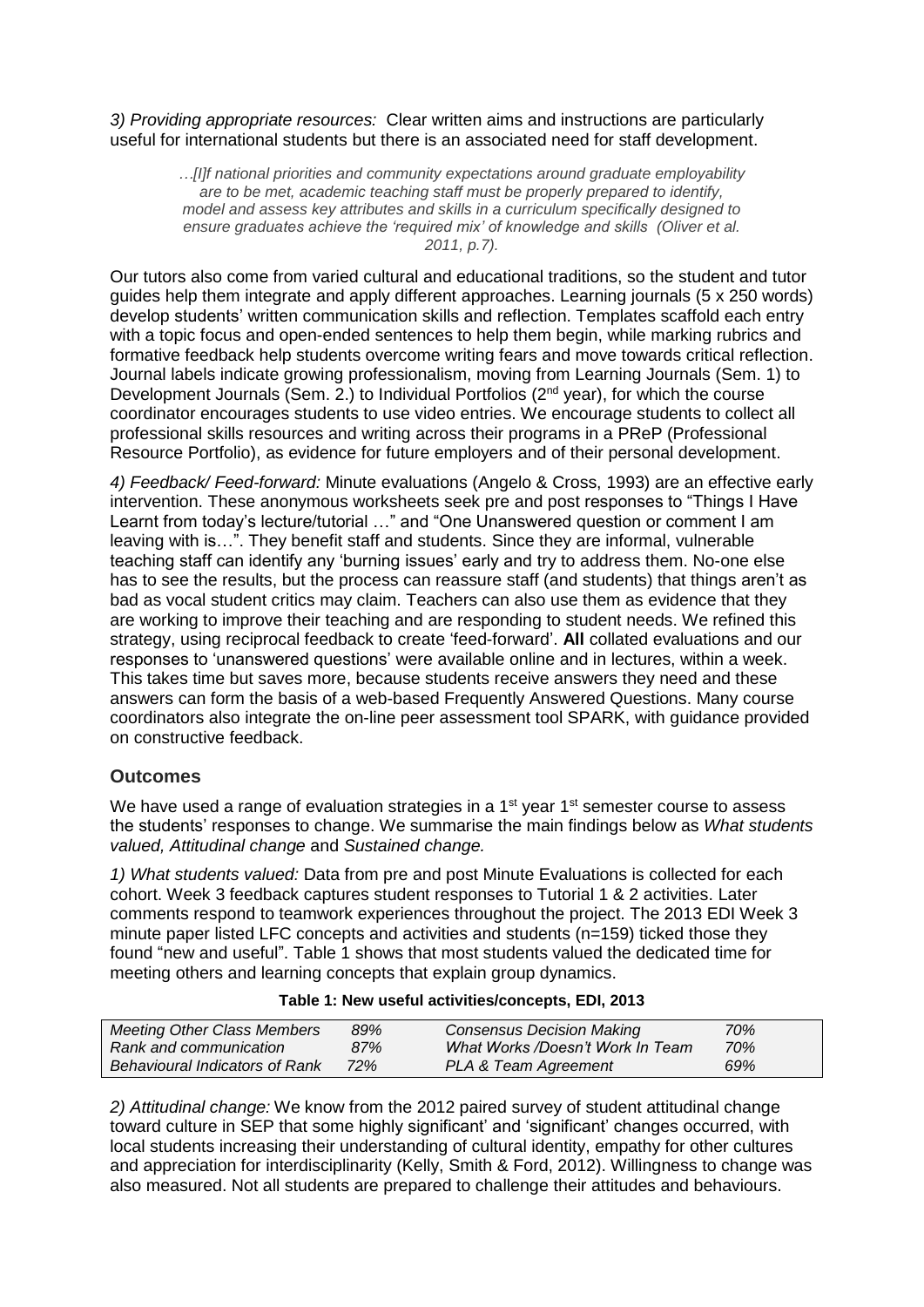Improving written and oral skills requires a readiness to engage with new and different ways of communicating and the self-confidence to practise them. Kelly analysed the tone of journal entries in her 2000- 2005 study. Using her framework, students in the 2012, first semester cohort were identified as those willingly or grudgingly accepting new concepts and activities (Accepters), those who were initially sceptical but later valued them (Converts) and students who remained antagonistic (Resisting change). Converts write things like the following, with attitude change markers underlined:

*…i did not expect to learn anything new. However the idea of rank within a group was a completely new concept to me… I can now see its importance; … at university I face a far greater degree of cultural diversity than I did at school. If the concept of rank is not given the attention it deserves, it would then be easy for subordinate group members to be left out, and any valuable contributions they may be able to give will be ignored. Now that I realise this I can see times where I may have failed in past to properly use my rank…" (Male, ESB)* 

Kelly typically found 65% acceptors, 25% converts and 7-10% resisting change (for reasons such as fear, not seeing the relevance). In the 2012 SEP journals, acceptance reached 95% with only 2-3 % presenting as mildly resisting, a considerable increase. Contextual changes possibly contributing to increased 'willingness to change' include the fact that team work and intercultural work is built into the entire course content and process (rather than being a small part of it) and there is strong senior staff support. We also built on the findings, addressing the problem of relevance by showing students that their profession and employers value professional and personal skills. Students may also be less resistant to attitudinal and behavioural change when they understand communication dynamics and the intended outcomes of using alternative desirable behaviours. Personal development is progressive, with students benefiting from repeated exposure to new concepts (Sheppard et al, 2009, p.9). In the second semester course's journal entries, students continued referring to rank and teambuilding concepts, with some acknowledging they had not understood the full value of LFC material until working in teams in this course. This supports an iterative approach.

*3) Sustained change:* One measure of change in student attitudes and behaviours was their comments in minute evaluations. In 2013, EDI student comments about 'one useful thing they had learnt' were coded as Reflective, Reflexive or Neither for both Week 3 and Week 9 evaluations. Reflective statements refer to the nature of an experience, while reflexive statements relate to personal beliefs, attitudes or behaviours. Reflective comments, like 'teamwork can make or break a project' or 'different team members do different jobs in a team', show objective understanding, whereas reflexive comments such as 'need to respect and trust members of team', show insight and are used to "guide, reflect on and deconstruct the assumptions and beliefs that underpin their own everyday experiences" (Segal, 1999, p.730). In the 2013 Week 3 evaluation', 149 responses (N=174) about a 'useful thing I have learnt' were collated and coded as reflective, reflexive or neither. The same prompt in Week 9 yielded 101 comments, similarly coded and collated. Table 2 shows percentages of reflective and reflexive comments across the two evaluations.

| <b>Evaluation</b>      | <b>Reflective</b> | <b>Reflexive</b> | <b>Neither</b> |
|------------------------|-------------------|------------------|----------------|
| Wk3 Comments $n = 149$ | 70% (105)         | 23% (34)         | 7% (10)        |
| Wk9 Comments $n = 101$ | 49% (49)          | 51% (52)         |                |

| Table 2 SEP 2013 Weeks 3 & 9 Comments |  |  |
|---------------------------------------|--|--|
|---------------------------------------|--|--|

The 70% Week 3 reflective comments show that many students were engaging with the material. The 23% making reflexive comments were already analysing their personal relationship to it. In the Week 9 evaluation the level of reflexivity more than doubled, with 51% of students making reflexive comments. This was a significant shift, with over half the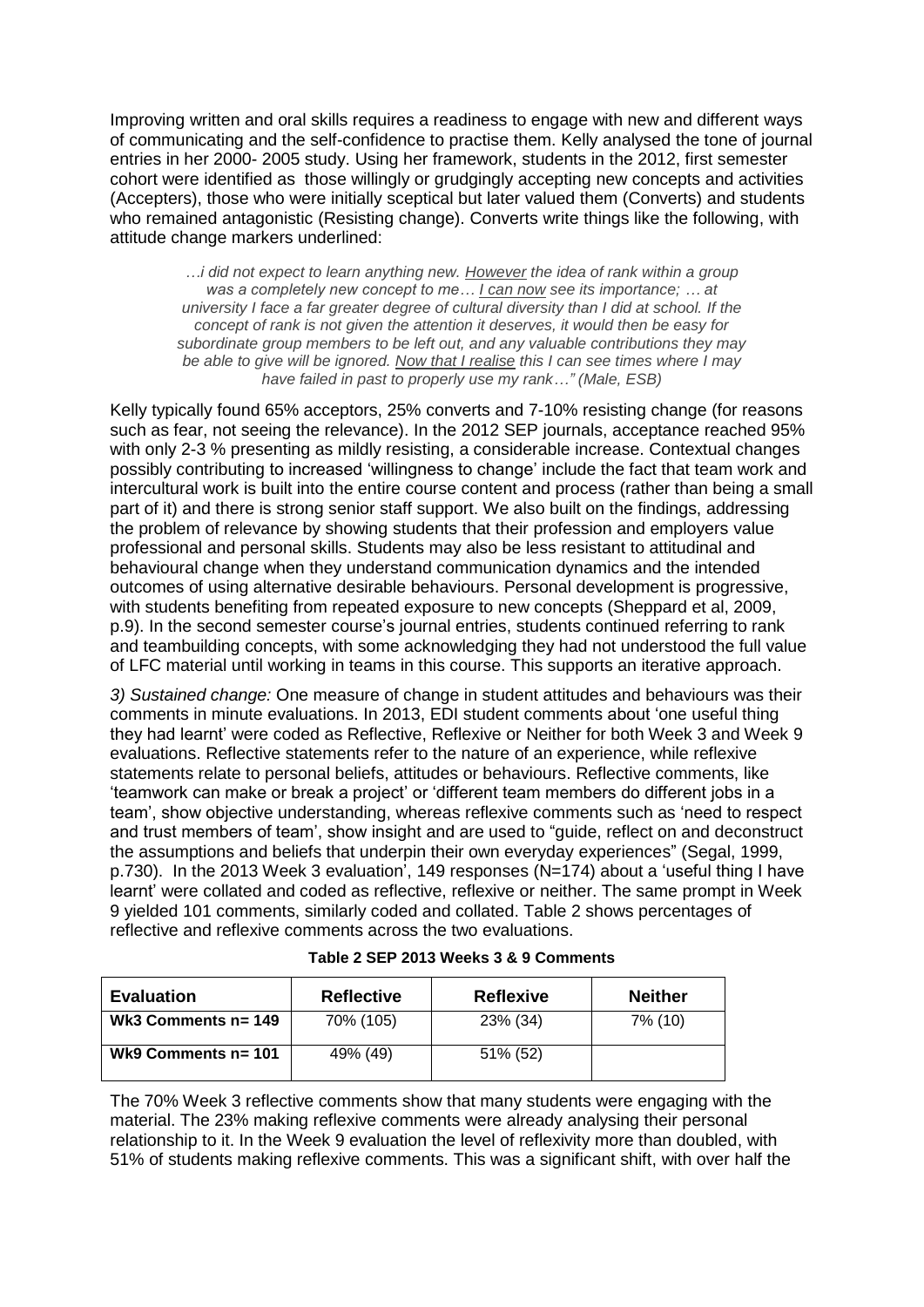students showing sustained attitude change. A  $\chi^2$  (Chi Squared) test for homogeneity showed  $x^2$  = 18.5802 (df = 2), with a significance at P=  $\leq$  001.

### **Challenges and benefits**

Several challenges have emerged in embedding LFC in undergraduate courses.

Globally competent students imply globally competent teachers. Badley (2000) identified global competence as academic competence "knowing what", plus operational competence with the increasing pressure for academic staff to acquire formal teaching qualifications ("knowing how"). He added "socio-cultural" competence to this, based on, "the need for a transformatory and democratic approach to one's own teaching" (Ibid., p.245).

Differences in teaching and support staff expectations do emerge. For example, tutors in EDI 2013 were concerned when many teams chose to be 'leaderless' in their team agreements, resulting in organisational difficulties. "Some teams '…learned from their mistakes and later identified the need for leadership" (Tutor, focus group). Other groups continued as 'leaderless', even though tutors noticed leaders emerging. These teams were seen by tutors as disorganised and lacking appreciation for the leadership role. However the members continued to work together and '… at the end … they communicated and sorted it out themselves ...' (Tutor).The tutors had wanted teams to use a functional approach from the outset, whereas we valued them learning to negotiate how they would function. Staff need to appreciate that some activities are repeated every semester so students can use a familiar teambuilding process when meeting new team members. A comment we often hear from staff is "*They've done that before; students will be bored".* On the contrary, we find that repeating activities helps students build safe, comfortable working environments, from which they gain the confidence to engage more with one another and can take in more information.

There are also many benefits. Firstly, LFC educators and teaching staff relationships are also Third Space collaborations (Whitchurch, 2008, p.378). The differences in aims and teaching styles that emerge prompt us to negotiate our expectations and broaden our expertise, which recent internal and national teaching awards recognised and encourage. Secondly, early feedback enables course coordinators to respond quickly and appropriately. For example, in a 4<sup>th</sup> year civil engineering design course, student responses both raised and addressed the "why do we have to do this team-building stuff again" complaint, since the 'useful things' learnt included, (as written), *"Everyone is dfferent. eg diff strengths and weaknesses. What may be easy for one person isn't necessarily easy for someone else"* (Student evaluation, Week 4, 2014).

|                                   | 2010 | 2011 | 2012 | 2013 |
|-----------------------------------|------|------|------|------|
| <b>Helpful</b><br><b>Feedback</b> | 45%  | 63%  | 82%  | 82%  |
| Overall<br>satisfaction           | 61%  | 75%  | 79%  | 86%  |
| <b>Responses</b>                  | 31   | 8    | 33   | 74   |

|  | Table 3: Student evaluations EDI, 2010-2013 |  |
|--|---------------------------------------------|--|
|  |                                             |  |

Transparency assures students that we take their concerns seriously, models constructive criticism and encourages engagement. Table 3 summarises formal student evaluations from 2010 (the year before we began) through to 2013. There is significant improvement in measures of feedback and overall satisfaction as

well as the response rate itself. We also evaluated teamwork competence and confidence in working inclusively. In 2013, we added a Likert scale teamwork inclusivity rater to first year, second semester (EDI) minute evaluations, comparing Weeks 3 & 13. We were pleased that 84% of respondents rated their team as inclusive or very inclusive in Week 3, but this improved to 93% by Week 13. More importantly, 53% rated their team as 'very inclusive' compared with 36% in Week 3, which a  $\chi^2$ (Chi Squared) test for homogeneity showed as extremely statistically significant ( $\chi^2$  = 18.754), (P= <.001), (df=3), (n=130). The students' journal entries reflect growing global competence and awareness.

> *The team itself is a multi-cultured corporation with more than half the team born internationally and speak more than one language. This has allowed me to network with different people and take in an alternative way of thinking or varying*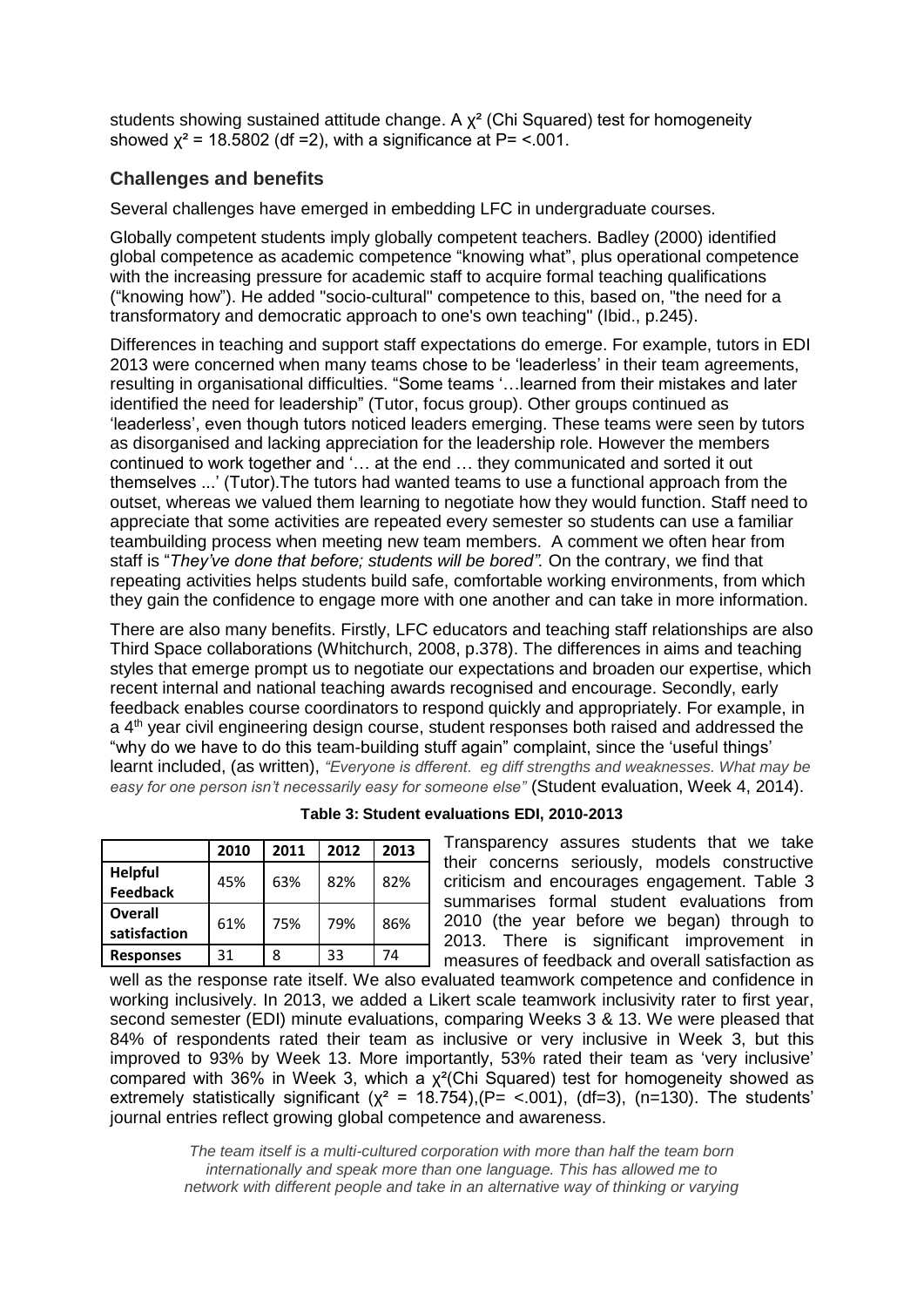*method when applying knowledge instead of my straightforward way of thinking. (Male, ESB. 2013)*

### **Conclusion**

We have known for decades that intercultural engagement is not intuitive and doesn't 'just happen'. It can and needs to be developed in a thoughtful and systematic way across engineering courses and programs. Tinkering – adding one or two activities to introduce intercultural engagement or communication – may be a starting point, but does not support sustained change. Personal growth and professional skill development are best supported through a well-researched, designed and supported suite of activities that form a 'continuum' across a course and ideally across a program. This requires collaboration, planning and expert support for teaching staff. Merging content and process expertise within a transdisciplinary team develops everyone's teaching skills and global competency. It enables content experts to experiment with different processes, but with support and encouragement. It grounds process experts in discipline realities, so that their work is embedded, relevant and effective. Engineering faculty in Australia and internationally face similar challenges, with pressure to respond but few effective models for change. We document a sustained, iterative and embedded approach developed with large, diverse first year cohorts and extending into later years, which improves communication skills, including intercultural skills. It helps to bridge the perceived cultural gaps between international and local students and has proved useful in international settings. Building cultural bridges has never seemed so important.

## **References**

- Angelo, T. A., & Cross, K. P. (1993). Classroom assessment techniques: A handbook for college teachers. (2nd Ed.) (pp. 148-153). San Francisco: Jossey-Bass
- Babha, H.K., (1994). The Location of Culture, Routledge, London & New York.
- Badley, G. (2000). Developing Globally-Competent University Teachers. Innovations in Education and Training International (IETI), 37(3), 244-253.
- Bhabha, 1994, The Location of Culture, Routledge, London.
- Camastral, S. (2000), 'The Naked Leading the Blind', presented in Rank and Communication Workshop, Adelaide, September
- Caruana, V. (2014). Re-thinking Global Citizenship in Higher Education: from Cosmopolitanism and International Mobility to Cosmopolitanisation, Resilience and Resilient Thinking. Higher Education Quarterly, 68(1), 85-104.
- Cousin, G. (2012). 'Global citizenship: climbing out of the box' AISHE-J: The All Ireland Journal of Teaching and Learning in Higher Education. ojs.aishe.org/aishe/index.php/aishej/article/download/76/61 [Accessed April 15, 2014]
- Crisp, G. (2012). Integrative assessment: reframing assessment practice for current and future learning. Assessment & Evaluation in Higher Education, 37(1).
- Diamond, J. (1996), Status and Power in Verbal Interaction, A Study of Discourse in a Close-Knit Social Network, John Benjamins, Amsterdam, BV.
- Gándara, P. (2010). Meeting Students Where They Are, Educational Leadership, 67 (5), 24-30. [http://www.ascd.org/publications/educational-leadership/feb10/vol67/num05/The-Latino-Education-](http://www.ascd.org/publications/educational-leadership/feb10/vol67/num05/The-Latino-Education-Crisis.aspx)[Crisis.aspx](http://www.ascd.org/publications/educational-leadership/feb10/vol67/num05/The-Latino-Education-Crisis.aspx) [Accessed 14 August, 2014].
- Goodwin, S., McDonald, R., Perkins, K., Wignall, L., Gale, G., O'Callaghan, K., et al. (2012). Employability skills framework stage 1 final report. Retrieved August 27, 2012, from [http://www.deewr.gov.au/skills/documents/employabilityskillsframework\\_stage1finalreport.docx](http://www.deewr.gov.au/skills/documents/employabilityskillsframework_stage1finalreport.docx)
- Graham, R. (2012). Achieving excellence in engineering education: the ingredients of successful change. http://www.raeng.org.uk/news/publications/list/reports/struggling\_economy.pdf [Accessed June 17, 2012]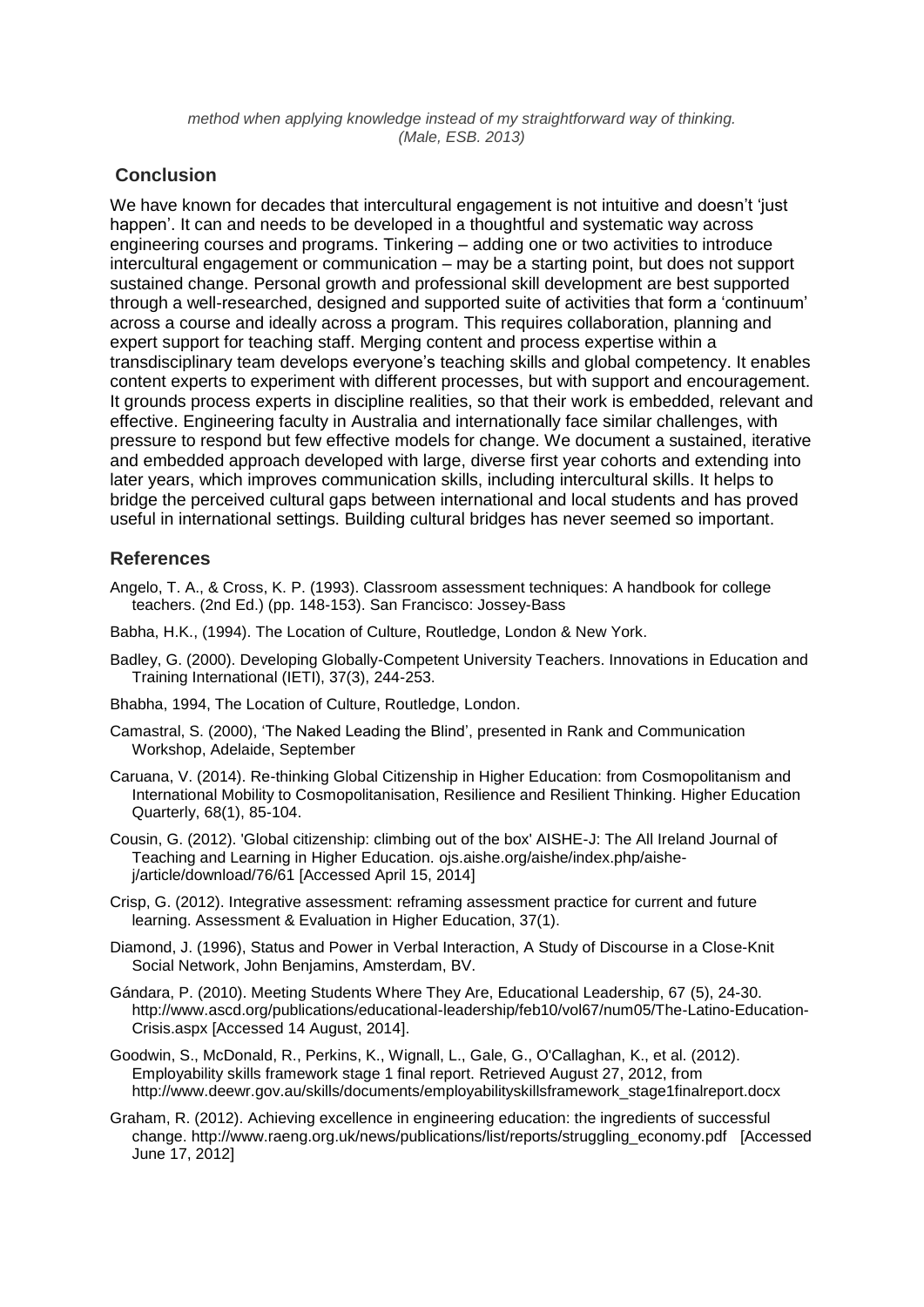- Jowitt, P. (2010) Now is the time, Presidential address to the Institution of Civil Engineers, in Proceedings of the ICE, 163. ISSN 0965089 X
- Kelly, P. (2006). Towards Globo sapiens: Using Reflective Journals to prepare engineering students able to engage with sustainable future. Queensland University of Technology, Brisbane. Available from<http://adt.library.qut.edu.au/adt-qut/public/adt-QUT20070403.150024/>
- Kelly, P., Smith, E., Ford, J.H. (2012). Revisiting a transformative approach to education. Paper presented at the EE2012 Conference, Coventry, UK. In proceedings .<br>[http://cede.lboro.ac.uk/ee2012/papers/ee2012\\_submission\\_192\\_gp.pdf](http://cede.lboro.ac.uk/ee2012/papers/ee2012_submission_192_gp.pdf)
- McCulley, G., A, & Soper, J. A. (1986). Assessing the writing skills of Engineering Students 1978- 1983. In A. Young & T. Fulwiler (Eds.), Writing Across Disciplines: Research into Practice (pp. 109- 135). New Jersey, USA: Boynton/Cook Publishers.
- Mezirow, J. (1990). How Critical Reflection Triggers Transformative Learning. In J. Mezirow (Ed.), Fostering Critical Reflection in Adulthood. San Francisco, CA: Jossey-Bass Inc.
- Mezirow, J. (2000). Learning as Transformation: Critical Perspectives on a Theory in Progress: Jossey-Bass.
- Mindell, A. A, 1992, The Leader as a Martial Artist: Techniques and Strategies for Resolving Conflict and Creating Community, Harper Collins, San Francisco.
- Nair, D. (2012). Just what is wrong with India's engineering graduates? Retrieved: [http://www.rediff.com/getahead/report/slide-show-1-career-whats-ailing-indias-engineering](http://www.rediff.com/getahead/report/slide-show-1-career-whats-ailing-indias-engineering-education/20120912.htm#5)[education/20120912.htm#5](http://www.rediff.com/getahead/report/slide-show-1-career-whats-ailing-indias-engineering-education/20120912.htm#5)
- Oliver, B. (2010). Teaching fellowship: benchmarking partnerships for graduate employability final report. Retrieved July 31, 2012, from<http://tiny.cc/boliver> Support for the original work was provided by the Australian Learning and Teaching Council Ltd, an initiative of the Australian Government Department of Education, Employment and Workplace Relations.
- Ramadier, T. (2004). Futures of Transdisciplinarity. Futures (36), 397-405.
- Rieckmann, M. (2012). Future-oriented higher education: Which key competencies should be fostered through university teaching and learning? Futures, 44(2), 127.
- Segal, S., 1999, 'The Existential Conditions of Explicitness: an Heideggerian perspective', Studies in Continuing Education, 21: 1, 73-89
- Selfe, C., & Arbabi, F. (1986). Writing to Learn: Engineering Student Journals. In A. Young & T. Fulwiler (Eds.), Writing across the disciplines: Research Into Practice. New Jersey: Boynton/Cook Publishers Inc.
- Sheppard, S., Macatangay, K,. Colby, A., Sullivan, W.M. (2008). Book Highlights from Educating Engineers: Designing for the Future of the Field. Retrieved June 2012 from http://www.carnegiefoundation.org/sites/default/files/publications/elibrary\_pdf\_769.pdf
- Shulman, L. (2014) 4 Big Things Transformational Teachers do. [http://www.edutopia.org/blog/big](http://www.edutopia.org/blog/big-things-transformational-teachers-do-todd-finley)[things-transformational-teachers-do-todd-finley](http://www.edutopia.org/blog/big-things-transformational-teachers-do-todd-finley) Accessed August 2, 2014.
- Walther, J., Kellam, N., Sochacka, N., & Radcliffe, D. (2011). Engineering Competence? An Interpretive Investigation of Engineering Students' Professional Formation. Journal of Engineering Education, 100(4), 703.
- Whitchurch, C., 2008, 'Shifting Identities and Blurring Boundaries: the Emergence of Third Space Professionals in UK Higher Education', Higher Education Quarterly, Vol. 62., No.4.pp.377-396.
- Wu, D. (2013). Introducing Writing Across the Curriculum into China: Feasibility and Adaptation, Springer Briefs in Education, Heidelberg.

#### **Acknowledgements**

The authors are grateful to Dr Judy Ford, Lecturer in Research Education, Research and Scholarship, UniSA, for her statistical analysis, to our colleagues and to the students who agree to allow us to use their journals and evaluations for research.